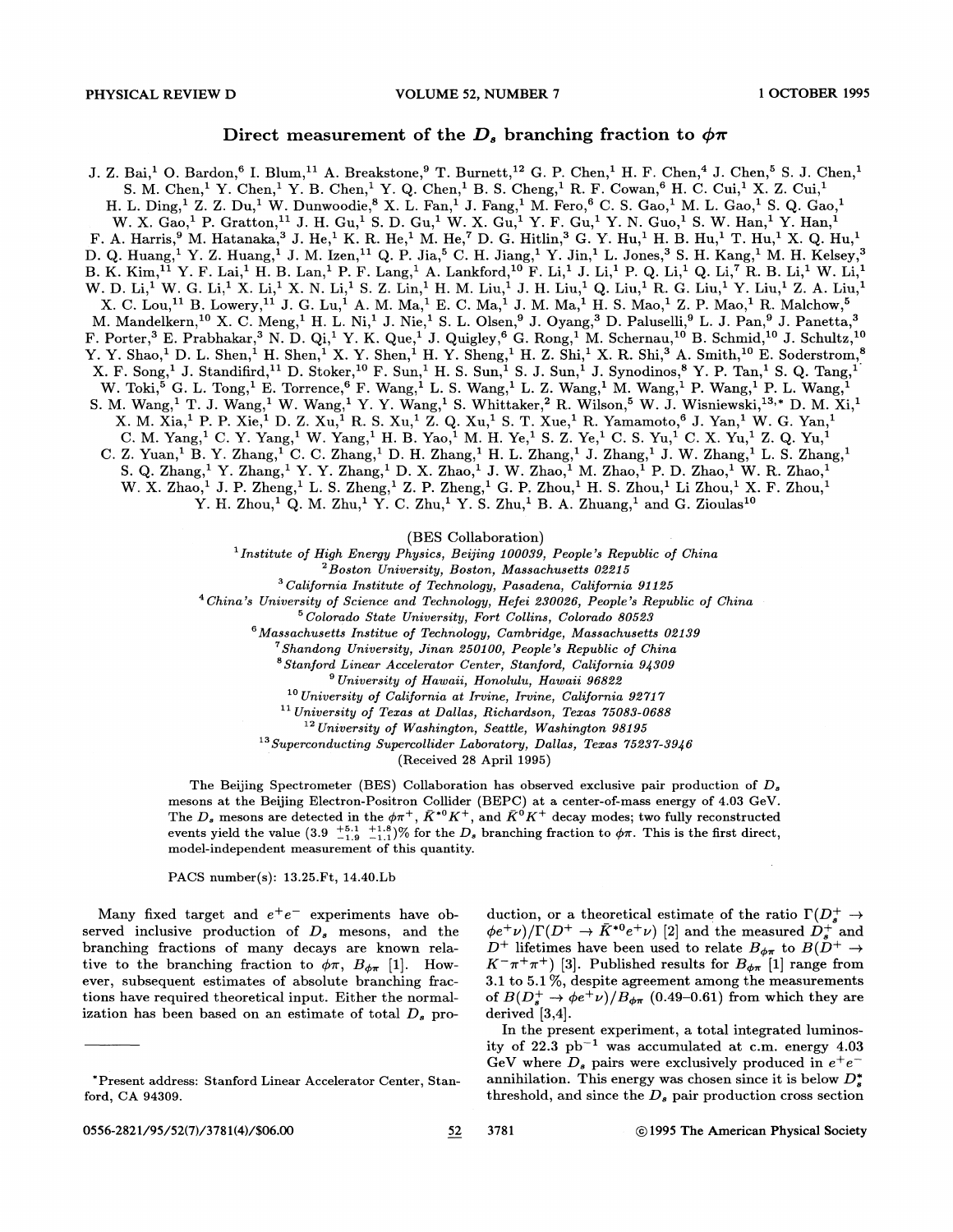is predicted to reach a local maximum there (5]. It follows that if a  $D_s$  meson decay is fully reconstructed in a given event, the recoil system must also correspond to the decay of a  $D_s$  meson. Events for which only one  $D_{s}$  decay is fully reconstructed are termed singly tagged, while those for which both decays are fully reconstructed are termed doubly tagged. For a particular decay mode, it follows that the relative rate of detection of doubly and singly tagged events provides a direct measurement of the absolute branching fraction which is independent of the value of the pair production cross section and the integrated luminosity for the experiment. This technique was first used by the Mark III experiment to measure absolute  $D^0$  and  $D^+$  branching fractions [6], and to set the first model-independent upper limit on  $B_{\phi\pi}$  [7].

At c.m. energy 4.03 GeV, the Beijing Electron-Positron Collider (BEPC) attains a peak luminosity of  $6 \times 10^{30}$  $\text{cm}^{-2} \text{ s}^{-1}$ . Interaction products are detected in the Beijing Spectrometer (BES), a conventional cylindrical detector described in detail in (8]. A four-layer central drift chamber (CDC) just outside the beam pipe surrounds the interaction region and provides trigger information. Outside the CDC, the 40-layer main drift chamber (MDC) provides tracking and energy loss  $(dE/dx)$  information on charged tracks over  $\sim85\%$  of the total solid angle. The momentum resolution is  $\sigma_p/p = 0.017\sqrt{1 + p^2}$  (p in GeV/c), and the  $dE/dx$  resolution is  $\sim$ 11% for hadron tracks. An array of 48 scintillation counters surrounds the MDC and measures the time of Hight (TOF) of charged tracks with a resolution of  $\sim$ 450 ps for hadrons. Outside the TOF system, a 12 radiation length, lead-gas barrel shower counter (BSC), operating in self-quenching streamer mode, measures the energies of electrons and photons over  $\sim80\%$  of the total solid angle. Surrounding the BSC is a solenoidal magnet giving a 0.4 T magnetic field in the central tracking region of the detector. Three double layers of muon counters instrument the magnet flux return, and serve to identify muons of momentum greater than  $0.5 \text{ GeV}/c$ . End cap time-of-flight and shower counters extend coverage to the forward and backward regions.

In defining candidate track combinations for the decay  $D_s \rightarrow \phi \pi$ , only the decay mode  $\phi \rightarrow K^+ K^-$  was considered. Each of the three charged tracks was required to originate from within 1.2 em of the beam position in the transverse plane, and from within 15 em of the center of the interaction region along the beam direction. In addition, the polar angle,  $\theta$ , was required to satisfy  $|\cos \theta|$  < 0.8 in order to ensure reliable tracking and barrel TOF information. The resulting  $dE/dx$  and TOF measurements were required to be consistent with the mass interpretation assigned to the track. Furthermore, a kaon (pion) assignment required  $\chi^2_{K(\pi)} < \chi^2_{\pi(K)}$ , where the  $\chi^2$  function combined the available  $dE/dx$ and TOF information for the track in question. Surviving  $K^+ K^- \pi^{\pm}$  candidates were subjected to a oneconstraint (1C) kinematic fit requiring overall event fourmomentum conservation and that the unmeasured recoil system have the same invariant mass as the candidate three-track system. Candidates with a fit confidence level >1%, a  $K^+K^-$  mass within 18 MeV of the nominal  $\phi$ 



FIG. 1. The distribution in  $\phi\pi$  invariant mass, calculated using fitted momentum vectors, for candidates satisfying the lC fit described in the text at a confidence level greater than 1%; the selection criteria on  $M_{K^+K^-}$  and the helicity of the  $K^+$  in the  $\phi$  rest frame have also been applied.

mass, and  $|\cos \theta_K| > 0.25$  [9] were retained. The resulting distribution in  $\phi\pi$  mass, calculated using fitted momentum vectors, is shown in Fig. 1, and exhibits a clear signal at the  $D_s$  mass position. An unbinned maximum likelihood fit [10] to this distribution yields a  $D_s$ mass value of 1968.7 $\pm$ 0.6 MeV and a  $D_s$  signal,  $N_{\phi\pi}$ , of 40.8±7.2 events. The curve shown in Fig. 1 corresponds to the fit result.

The product of the cross section for  $D_s$  pair production,  $\sigma_{D_{\tau}^{+}D_{\tau}^{-}}$ , and  $B_{\phi\pi}$  is related to  $N_{\phi\pi}$  by

$$
\sigma_{D_s^+ D_s^-} \cdot B_{\phi \pi} = \frac{N_{\phi \pi}}{2 \epsilon_{\phi \pi} \int \mathcal{L} dt},\tag{1}
$$

where  $\epsilon_{\phi\pi}$  is the efficiency for reconstructing  $D_s^+ \rightarrow \phi \pi^+$ with  $\phi \to K^+ K^-$ , and  $\int \mathcal{L} dt$  is the integrated luminosity for the analyzed data set. The reconstruction efficiency was estimated by Monte Carlo simulation to be 8.14% [including  $B(\phi \to K^+ K^-)$ ], and an integrated luminosity of  $22.3\pm0.9$  pb<sup>-1</sup> was obtained from the study of wide-angle Bhabha scattering events. Equation (1) then yields  $\sigma_{D_{\tau}^{+}D_{\tau}^{-}} \cdot B_{\phi\pi} = 11.2 \pm 2.0 (\text{stat}) \pm 2.5 (\text{syst})$ ph. The systematic uncertainty contains contributions from the uncertainty in the integrated luminosity measurement, from the sensitivity of the  $D_s$  signal to quantitative changes in the selection criteria, and from variation of the background parametrization in the fit to the data of Fig. 1. The present model-dependent world average for  $B_{\phi\pi}$  is 3.5±0.4% [1]; this, together with the above value of  $\sigma \cdot B_{\phi\pi}$ , gives  $\sigma_{D_{\phi}^+D_{\phi}^-} = 320 \pm 56 \text{(stat)} \pm 81 \text{(syst)}$ ph. This is significantly smaller than the predicted value at this energy  $(\sim 750 \text{ pb})$  [5].

The direct measurement of  $B_{\phi\pi}$  in the present experiment requires, in addition to  $N_{\phi\pi}$ , a measurement of the number of pair production events in which both  $D_s$  decays are fully reconstructed. If the search for such events were restricted to only the  $\phi\pi$  decay mode, the values of  $N_{\phi\pi}$ , the reconstruction efficiency, and the world average for  $B_{\phi\pi}$  [1] imply that fewer than 0.1 doubly tagged events would be expected in the present experiment [see Eq. (2) below]. It follows that additional  $D_s$  decay modes must be incorporated into the analysis in order to significantly increase the probability of obtaining a nonzero result. For this reason, the decay modes  $D_s^+ \rightarrow \bar{K}^{*0} K^+$ ,  $\overline{K}^{*0} \to K^-\pi^+$ , and  $D_s^+ \to \overline{K}^0 K^+$ ,  $K^0 \to K_s \to \pi^+\pi^-$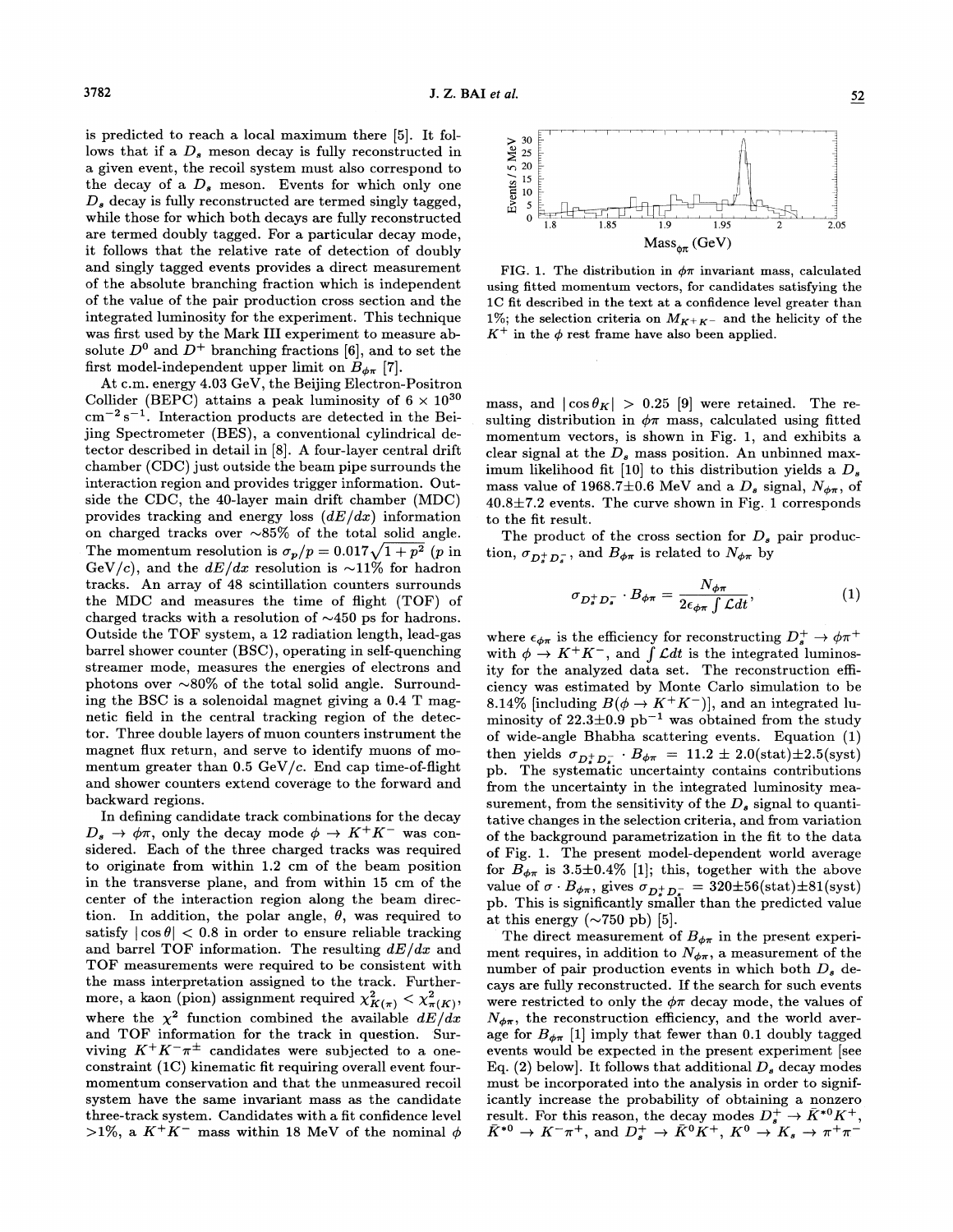are included in the search for doubly tagged events [11]. The expected number of doubly tagged events,  $\langle N \rangle$ , is then expressed in terms of  $N_{\phi\pi}$ , and  $B_{\phi\pi}$  as

$$
\langle N \rangle = [\sigma_{Ds^+Ds^-} B_{\phi\pi}] \left( \int \mathcal{L} dt \right) B_{\phi\pi} \sum b_i b_j \epsilon_{ij} + N_{\text{bg}}
$$
  
= 
$$
\frac{N_{\phi\pi}}{2\epsilon_{\phi\pi}} \cdot B_{\phi\pi} \cdot \sum b_i b_j \epsilon_{ij} + N_{\text{bg}}
$$
  
= 
$$
\kappa \cdot N_{\phi\pi} \cdot B_{\phi\pi} + N_{\text{bg}},
$$
 (2)

where Eq. (1) has been used to eliminate the explicit dependence on  $\sigma_{Ds+Ds}$ - and the integrated luminosity, and the summation is over the six possible final states corresponding to the decay of either  $D_s$  to  $\phi\pi,$   $\bar{K}^{*0}K,$  or  $\bar{K}^0 K$ . The factor  $\epsilon_{ij}$  in the summation is the efficiency for reconstructing the  $D_s \to \text{mode } i$  vs  $\bar{D}_s \to \text{mode } j$  final state, determined from Monte Carlo simulation, and the  $b_i$  are the branching ratios  $B(D_s \to \text{mode } i)/B_{\phi\pi}$  taken from [1]. The term  $N_{\text{bg}}$  represents the background level in the doubly tagged signal region, and the constant,  $\kappa$ , which combines the detector efficiencies and branching ratios, has the value  $1.14\pm0.04$  for this experiment.

In the search for doubly tagged  $D_s$  events, chargebalanced events with exactly six tracks were kinematically fit, subject to four-momentum conservation and the condition that the invariant masses of both candidate  $D_s$ systems in an event be the same. Events with a fit confidence level less than 0.1% were rejected. Tracks in the remaining events were required to have TOF and  $dE/dx$ information consistent with their assigned mass hypotheses, and the  $K^+K^-$ ,  $K^-\pi^+$ , and  $\pi^+\pi^-$  submasses were required to be within 18, 50, and 20 MeV of the nominal values of the  $\phi$ ,  $\bar{K}^{*0}$ , and  $\bar{K}^0$  masses, respectively. Additionally, the helicity angle of the  $K^-$  from the decay of the  $\bar{K}^{*0}$  was required to satisfy  $|\cos \theta_{K^* \to K\pi}| > 0.4$ . The mass distribution, calculated using the 5C fitted momentum vectors, for events passing the selection criteria is shown in Fig. 2; two events lie in the signal region, which is defined to be within 6 MeV of the nominal value of the  $D_s$  mass [12]. Table I compares the invariant mass and resonant submasses of the doubly tagged candidates calculated using both 1C and 5C fitted momentum vectors; the 1C and 5C fits yield consistent results. As confirmation, the same two events were also selected by an analysis where the 5C fit was replaced by selection criteria applied to the overall momentum and



FIG. 2. The distribution in candidate  $D_s$  invariant mass, calculated using fitted momentum vectors, for the events which satisfy the 5C fit described in the text at a confidence level greater than 0.1%; the 1C fit masses corresponding to the events in the  $D_s$  signal region are given in Table I.

TABLE I. Doubly-tagged  $D_s^+D_s^-$  events.

|                    |                                    | --                  |                                  |                     |
|--------------------|------------------------------------|---------------------|----------------------------------|---------------------|
|                    | Using $1C$ fit<br>momentum vectors |                     | Using 5C fit<br>momentum vectors |                     |
| Event              | $D_s$ mass                         | Resonant<br>submass | $D_{\rm s}$ mass                 | Resonant<br>submass |
|                    | (MeV)                              | (MeV)               | (MeV)                            | (MeV)               |
| $\phi \pi$ vs      | 1969                               | 1014                | 1968                             | 1012                |
| $\bar K^{o*}K$     | 1963                               | 847                 |                                  | 853                 |
| $K^{o*}\bar{K}$ vs | 1968                               | 876                 | 1967                             | 875                 |
| $\bar{K}^{o*}K$    | 1962                               | 915                 |                                  | 918                 |

to the energy of each  $D_s$  candidate. The background level in the signal region was estimated to be 0.1-0.3 events using the nonsignal regions in the mass distributions resulting from the kinematic fit (Fig. 2) and the confirming analysis. Additionally, Monte Carlo generated  $e^+e^- \rightarrow D^{*+}D^-, D^{*0}\bar{D}^0, D^{*+}D^{*-}$ , and  $D^{*0}\bar{D}^{*0}$  events were analyzed using the full kinematic fit procedure and gave an estimate of 0.1 background events in the signal region. Combining these results, the background level in the  $D_s$  signal region,  $N_{\text{bg}}$ , was conservatively estimated as  $0.2 \pm 0.2$  events.

The value of  $B_{\phi\pi}$  corresponding to two events in the signal region was obtained by means of a maximum likelihood fit. The likelihood function,  $L(B_{\phi\pi}, N_{\phi\pi})$ , was constructed from Eq. (2) with  $N_{\text{bg}} = 2$  using a Poisson distribution to describe the number of doubly tagged events and a Gaussian distribution to describe the singly tagged sample:

$$
L(B_{\phi\pi}, N_{\phi\pi}) = \frac{\langle N \rangle^{N_{\text{obs}}} e^{-\langle N \rangle} \exp[-\frac{1}{2} (\frac{N_{\phi\pi} - N_{\phi\pi, \text{obs}}}{\sigma_{\phi\pi}})^2]}{N_{\text{obs}}!},
$$
\n(3)

where  $N_{\text{obs}}$  is the measured number of doubly tagged events ( $N_{\text{obs}} = 2$ ), and  $N_{\phi\pi,\text{obs}} \pm \sigma_{\phi\pi}$  is the result of the fit to the number of singly tagged events ( $N_{\phi\pi,obs}$  ±  $\sigma_{\phi\pi} = 40.8 \pm 7.2$ . The value of the likelihood function is marginalized by integrating over  $N_{\phi\pi}$ ,

$$
L(B_{\phi\pi}) = \int L(B_{\phi\pi}, N_{\phi\pi}) \, dN_{\phi\pi}, \tag{4}
$$

and it is shown as a function of  $B_{\phi\pi}$  in Fig. 3. The maximum likelihood solution is  $B_{\phi\pi} = (3.9 \pm 5.1)$ %, where the



FIG. 3. The variation of the marginalized likelihood function described in the text with  $B_{\phi\pi}$ ; the dashed lines correspond to the  $\pm 1\sigma$  statistical error estimates.